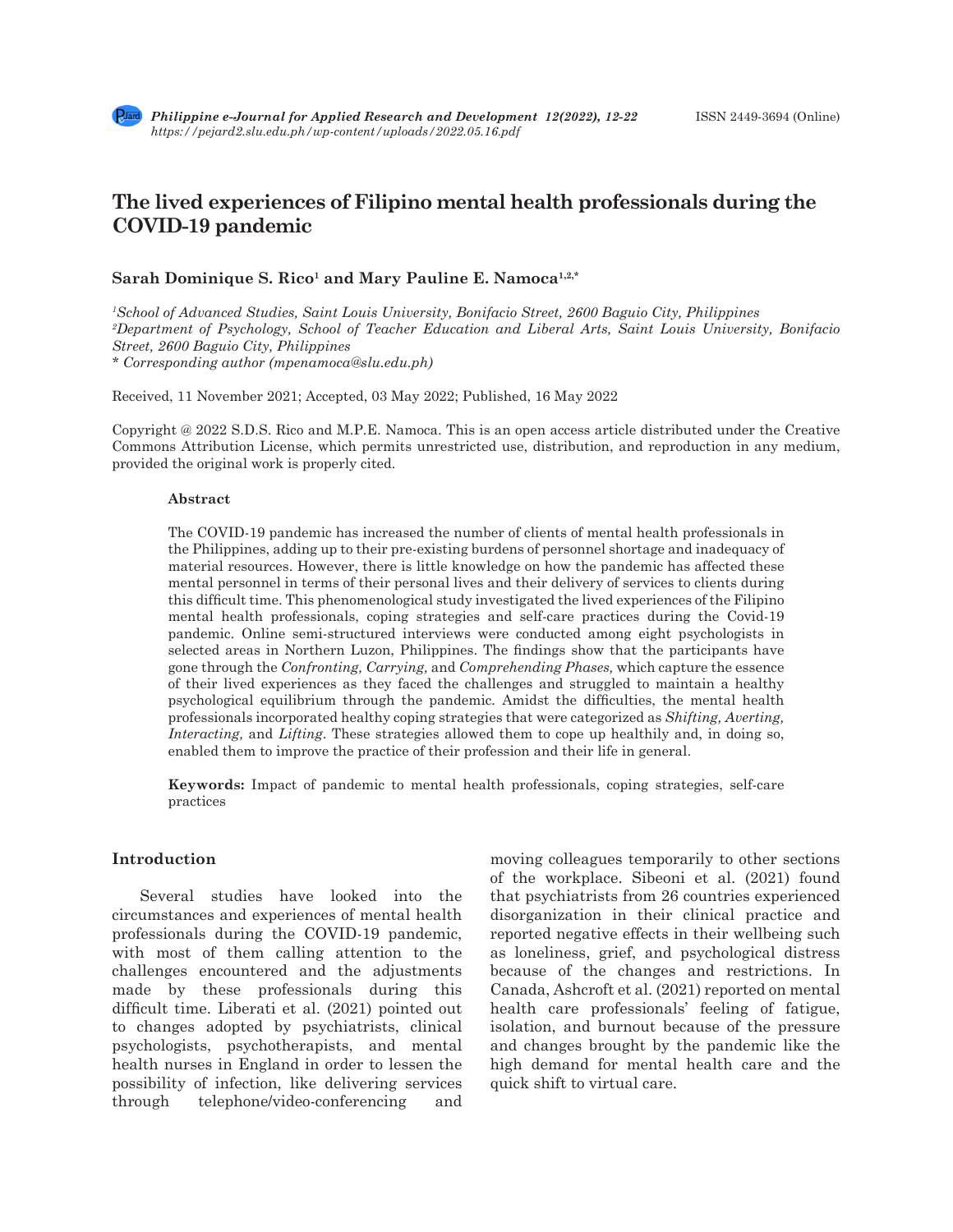Despite challenges to the mental health professionals' responsibilities of providing advocacy, patient care, and support during the pandemic, Shavlev and Shapiro (2020) explained that the challenges could also serve as opportunities to grow and improve as professionals. It is also important to note that the changes called forth by the pandemic have not been similarly experienced as challenges by the mental health professionals. For instance, the shift to conducting services online was found not to be difficult by some mental health professionals who have expressed confidence in their ability to do this (MacMullin, Jerry, & Cook, 2020). Moreover, many of these professionals have also come to appreciate the advantages of working remotely such as flexibility of time, less traveling, and a lower chance of contact during the pandemic (Mcbeath et al., 2020).

In the Philippines, to date there is paucity of data on the lived experiences of mental health professionals during this extraordinary time of the pandemic. What has been reported is the increase in their client rates during this period (Tee et al., 2020). According to the Philippine Mental Health Association, Inc. (PMHA), majority of their clients (85%) were those seeking assistance due to pandemic-related concerns. Of the 20 to 25 average calls received per day, 40% are from those suffering from anxiety disorder while 30%, those with depressive disorder (Manila Bulletin, 2020).

This increase in workload among Filipino mental health professionals is a big burden given the noted shortage in their number. According to Lally et al. (2019), there are only 2-3 mental health workers per 100,000 people in the country, with a measly 0.52 psychiatrists and 0.07 psychologists per 100,000 people. Aside from the dearth in mental health professionals, another problem is the lack of budget for mental health facilities, as only 3–5% of the total health budget is allotted for mental health, 70% of which is spent on hospital care (Lally et al., 2019). Amidst these realities, it is important to explore the experiences of the Filipino mental health professionals in terms of their personal lives and the delivery of their services during the pandemic. Thus, the purpose of this study is to conduct a phenomenological analysis of the lived experiences, coping strategies, and self-care practices of Filipino mental health professionals during the COVID-19 pandemic.

#### **Methodology**

# *Research Design and Tool*

This is an exploratory qualitative research that uses a phenomenological approach, focused on the unique phenomena of the participant's lived experiences involving their personal and professional challenges, coping strategies, and self-care practices during the Covid-19 pandemic.

A Robotfoto was used to generate documentation of participants' demographics, work, field, institution, and years of experiences. To capture the lived experiences, a semistructured interview guide was prepared, with questions focused on the participants' experiences as a mental health professional during the pandemic, their professional and personal challenges, how they handled the challenges, and the insights gained from their experiences. The guide questions were validated by three experts in the field of mental health, composed of a psychologist, a social worker, and a guidance counselor.

#### *Research Sample*

The study was conducted among participants serving in different mental health institutions in Dagupan City, Baguio City, and La Union, Northern Luzon, Philippines. These were recruited through snowball sampling, with their participants engaging their social networks to refer to other potential participants. Considering the availability and willingness of participants, the researchers obtained and interviewed a sample of eight mental health professionals who were providing counseling or therapy. While this sample is well within range for the number of participants in a phenomenological approach, as pointed out by De Guzman (2017), Creswell (1998), and Morse (1994), a limitation is acknowledged here as all the participants recruited were psychologists rather than the full range of mental health professionals.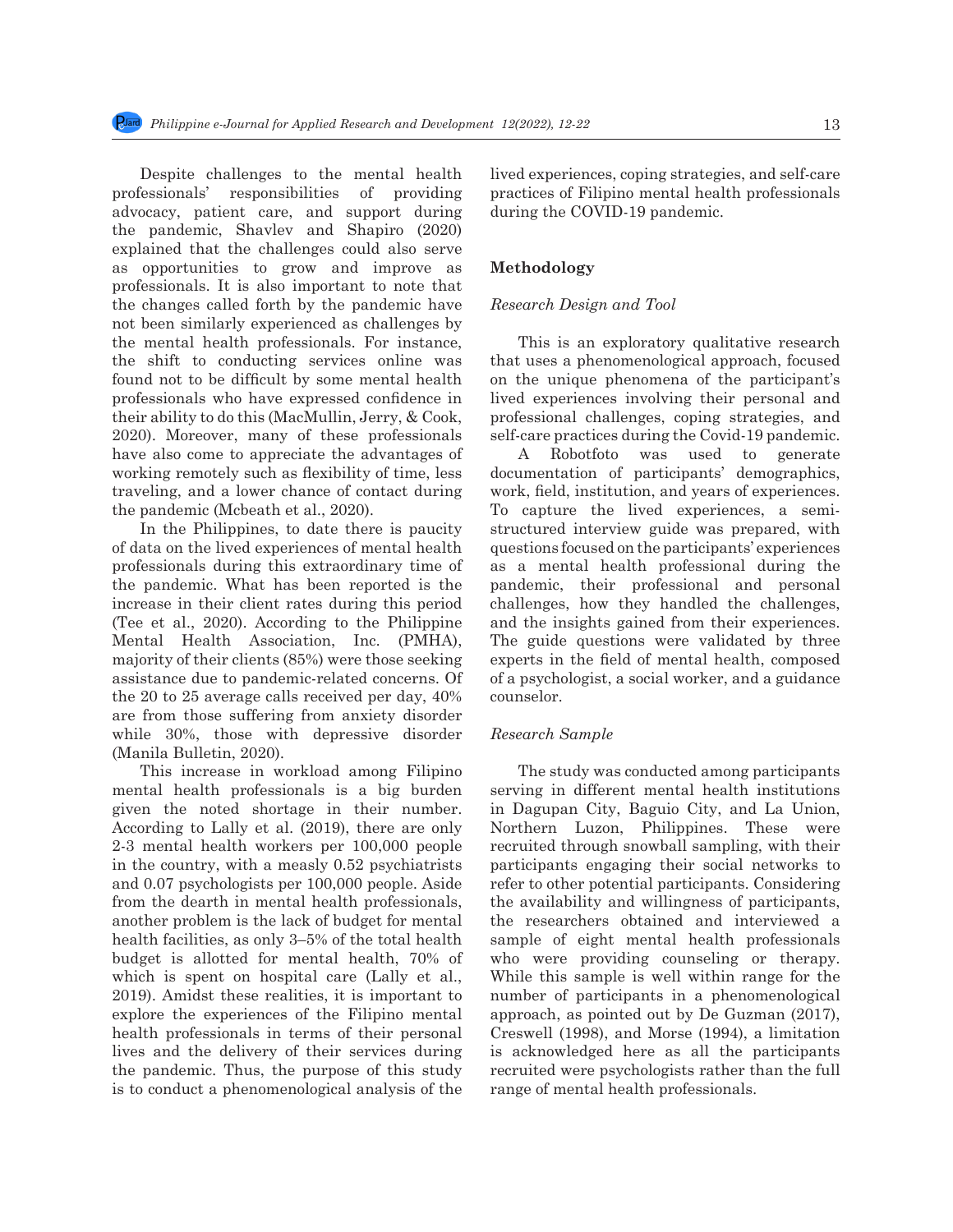| Name<br>(Pseudonym) | Gender | Age | Occupation               | Place of<br>Institution | Years of<br>experience |
|---------------------|--------|-----|--------------------------|-------------------------|------------------------|
| Carlo               | Male   | 30  | Psychologist II          | Dagupan City            | 2 years                |
| Rafael              | Male   | 27  | Psychologist             | Dagupan City            | 2 years $& 8$<br>mos.  |
| Anna                | Female | 31  | Psychologist III         | La Union                | 5 years                |
| Evelyn              | Female | 31  | Clinical<br>Psychologist | Dagupan City            | 5 years                |
| Rose                | Female | 26  | Psychologist             | La Union                | 4 years                |
| Joseph              | Male   | 45  | Psychologist             | Baguio City             | 15 years               |
| Ronald              | Male   | 34  | Psychologist             | Baguio City             | 2 years                |
| Fatima              | Female | 43  | Clinical<br>Psychologist | Baguio City             | 18 years               |

# **Table 1** *Participants' Description*

The participants include both males and females and are between the ages of 26 to 45 or early adulthood and late adulthood. They have been practicing as a mental health professional for at least two years and before the Covid-19 pandemic. The description of the participants is shown in Table 1.

## *Data Collection and Treatment*

Invitation letters were first sent to the participants, and those who agreed were asked to sign consent forms. Given the limitations to faceto-face contact, online interviews were conducted through Zoom, Google Meet, and Messenger. The interviews were done orally and individually, based on the participants' preference and availability. The average interview duration was 40 minutes, with all sessions being captured through voice recordings. The interview for each of the participants were only conducted once without the need for follow up.

The voice recordings were transcribed immediately after each interview. The researchers (are they also psychologists?) utilized orthographic transcription, where each spoken word was transcribed verbatim. Transcripts were systematically reviewed. In addition, three research assistants who were also psychologists were engaged to spot-check the transcriptions prior to treatment of data.

Cool and warm analysis was applied to the data, following Colaizzi's (1978) procedure for text analysis. This involved the extraction of significant statements by having the table for meaning unit, condensed unit, and code unit. The meaning unit refers to the significant statements of the participants, the condensed unit denotes the denser or more concise significant statements, and the code unit refers to the formulation of meanings for the significant statements. The formulated meanings were then categorized into themes, integrated the findings into an exhaustive description, and synthesized the obtained results. This procedure allowed the winnowing of themes into a manageable few. Coding was done individually by the two researchers, after which inter-coder reliability was employed to ensure the reliability of codes. A Cohen's Kappa statistic of 0.7948 was achieved, ensuring substantial agreement between coders (O'Connor & Joffe, 2020). Intercoder reliability was applied to all interview data sets.

Following the process of a phenomenological approach, the researchers considered the intentionality of the phenomena under study by taking into thoughtful attention the selection's noema and noesis. The findings were also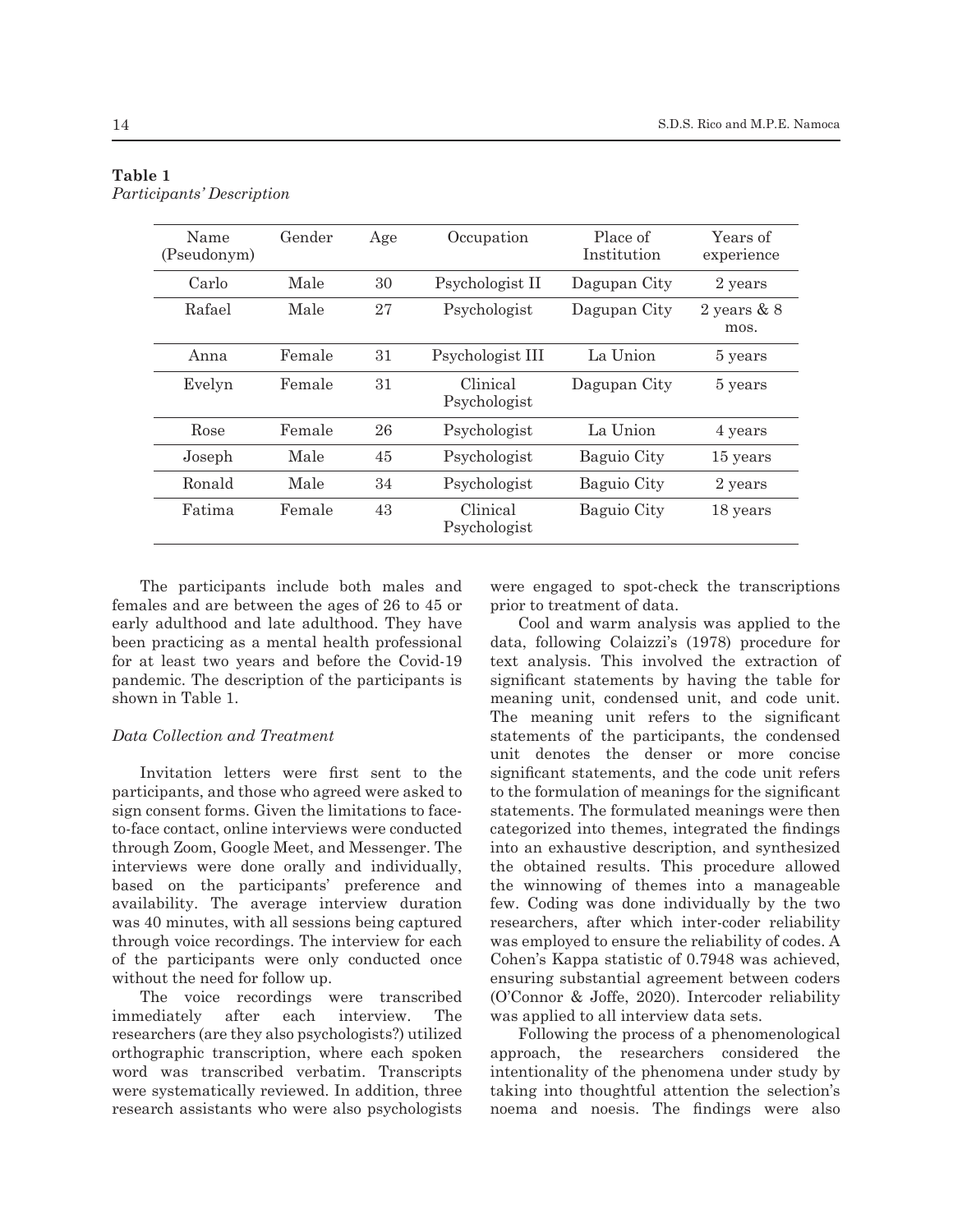confirmed by the three research assistants to ensure that the data and interpretations of the findings are not figments of the researchers' imagination but derived clearly from the data.

#### *Ethical considerations*

The method in undertaking this research implemented appropriate procedures while ensuring the ethical practices expected of scientific research. Letters of consent were prepared, and participation was voluntary. The researchers assured that the data collected were treated with high confidentiality and that no personal identifiable information was shared. The recorded interviews were encrypted so that these cannot be accessed by anybody even by accident. Also, code names or pseudonyms were assigned to the participants to ensure confidentiality.

In anticipation of possible abreactions during the interview process, licensed psychologists and guidance counselors not related by any means to the research participants were on standby to provide psychological support and assistance should the need arise. So far, no untoward reactions have been noted during the interviews.

#### **Findings**

Through the thickness and richness of the descriptions of the participants, a number of distinct and interesting set of phases have emerged relative to the lived experiences, coping, and self-care practices of mental health professionals during the Covid-19 pandemic.

# *The Confronting Phase: Living During the Pandemic*

In the Confronting Phase*,* mental health professionals shared the challenges encountered during the pandemic. The participants verbalized confronting concerns when it came to the new approach to counseling and psychotherapy, limitations especially with clients who were in housed, a rise in the demand of more mental health professionals, and some other personal issues which restricted movement and social interaction.

The most difficult challenge was the conduct of services and activities online, which were hardly done in the traditional approach.

> *I would say that it is really more challenging today in terms of approach since telephone counseling is not part of the traditional approach. Also, we are forced that the client will be taking the test online.* (Joseph)

> *We can hardly engage because clients cannot fully show their emotions. There are limitations or restrictions on our part. During online sessions, there are difficulties in assessing the client's holistic view. With these, there is a possibility that I do a misinterpretation of the client's condition.* (Ralf)

> *The use of psychological tests via online is considered a challenge since monitoring a client is quite difficult, so I do not go for it.* (Anna)

Aside from using telehealth and performing online tests, internet connection issues during online sessions were also a challenge.

> *Adjustment to the platform, like the presence of an erratic signal, not to mention the difficulty of finding a good location and internet connection. Noise is also a concern. It is distracting when you can hear motorcycles and dogs who are barking while the session is ongoing.* (Fatima)

For professionals who still conduct fact-toface sessions, the need to comply with safety protocols like wearing face masks and face shields was also challenge.

> *It is exhausting talking with your face mask and face shield on. And honestly, conversing with a client for an hour wearing protective gear is very difficult.* (Anna)

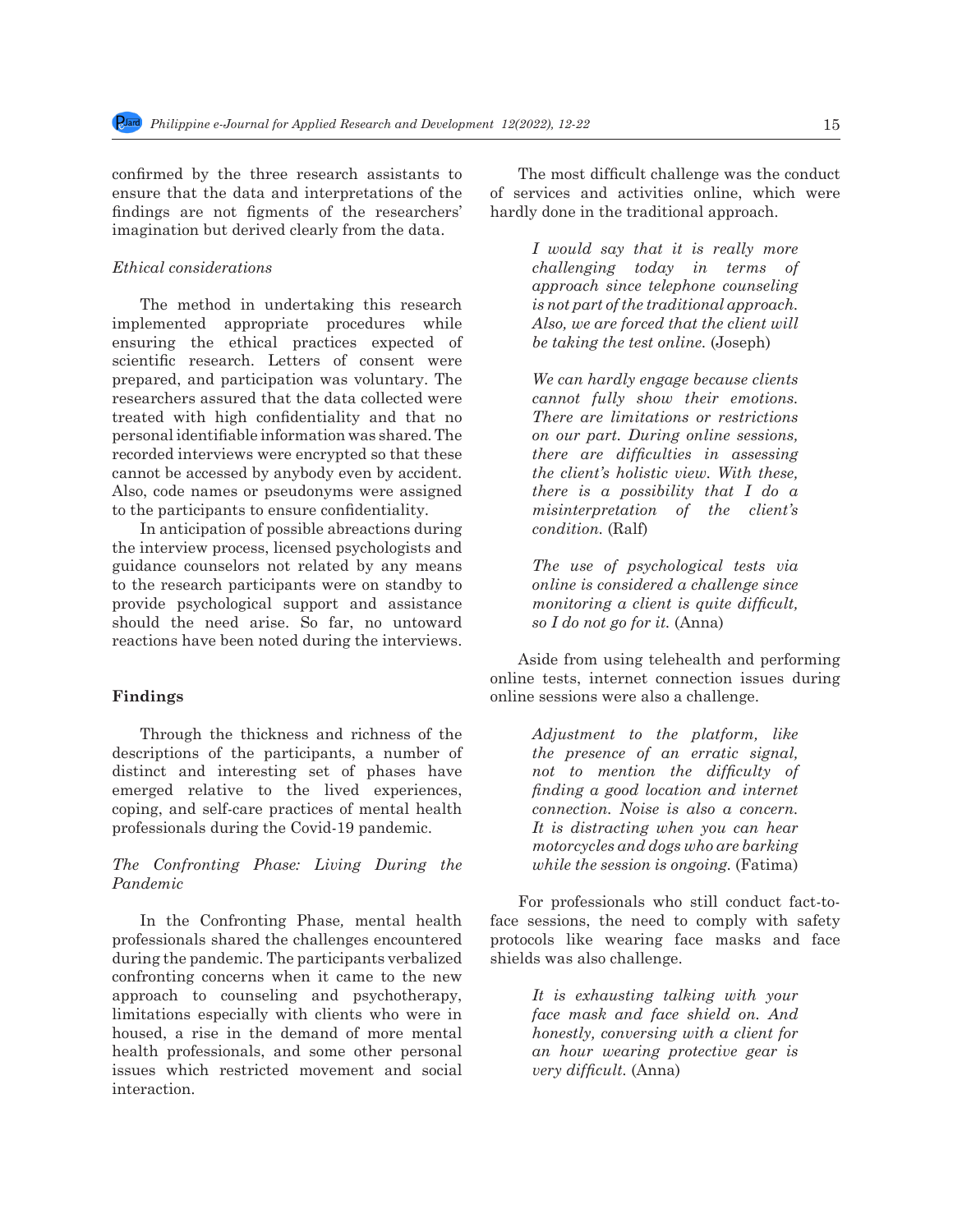*There is still an interaction with the client face to face but of course with face mask and face shield on. There is a difficulty with the set-up wearing a face mask and face shield at work because words can sound garbled. Facial reactions are also hard to see because of the covering.* (Rose)

With the challenges that the mental health professionals face regarding the new approach, several reactions, especially the self-questioning of the participants, were manifested as most of them are not accustomed to doing the online counseling or online therapy approach.

> *There are times that I also questioned myself if I am still able to help my clients.* (Carlo)

> *In the beginning, I questioned my competence and ability. But I was able to pick it up eventually. But it took time.* (Fatima)

During the pandemic, mental health professionals, especially those who work for inhouse clients, said that their institution needed to limit the acceptance of new in-patient clients. Some participants also experienced a problem regarding the sudden stoppage of face-to-face consultations at the beginning of the pandemic.

> *Unfortunately, counseling/therapy sessions of our existing clients had to be stopped on the onset of the pandemic. This made the clients' situation worsen since we didn't come to work for around two months.* (Fatima)

As a result, the participants shared that the pandemic situation added to clients' condition. In addition, there was also an increase of clients, most of them were Covid-19 related cases.

> *Increase of clients, we had a lot of online inquiries. We have never seen such an increase. So definitely I would say the pandemic situation has exacerbated. It has somehow added*

*to their condition. That's why they are referring themselves. It's really a challenge.* (Fatima)

*There are some clients experiencing Covid-related stress and anxiety. But even before the pandemic, there were also clients who were already experiencing anxiety attacks but had worsened due to the pandemic.* (Ronald)

*There has been a significant increase in clients, and most of them are under the age bracket of millennials and Gen Z.* (Carlo)

With all these circumstances, the participants experienced effects such as emotional strain, being overwhelmed, feeling of inefficiency, and the difficulty of being productive.

#### *The Carrying Phase: Coping with the Challenges*

The Carrying Phase pertains to the coping strategies adopted by the mental health professionals during the Covid-19 pandemic, which is presented through the acronym SAIL (*Shifting, Averting, Interacting, Lifting*)

*Shifting* refers to making time for interests and hobbies, doing leisure activities, physical and creative releasing of tensions, keeping oneself busy with something that is not workrelated, and making sure not to be idle. With these activities, the mental health professionals were able to decrease anxiety levels and achieve relaxation during the pandemic.

> *When it comes to coping, I engage in ways to creatively release tension such as doing artworks like painting, cooking, and gardening. I also resulted [sic] to physical release of tension by doing household chores.* (Joseph)

> *It is very important for a counselor or a therapist to have time for himself too. Whatever hobbies you have, whatever interests you have, make*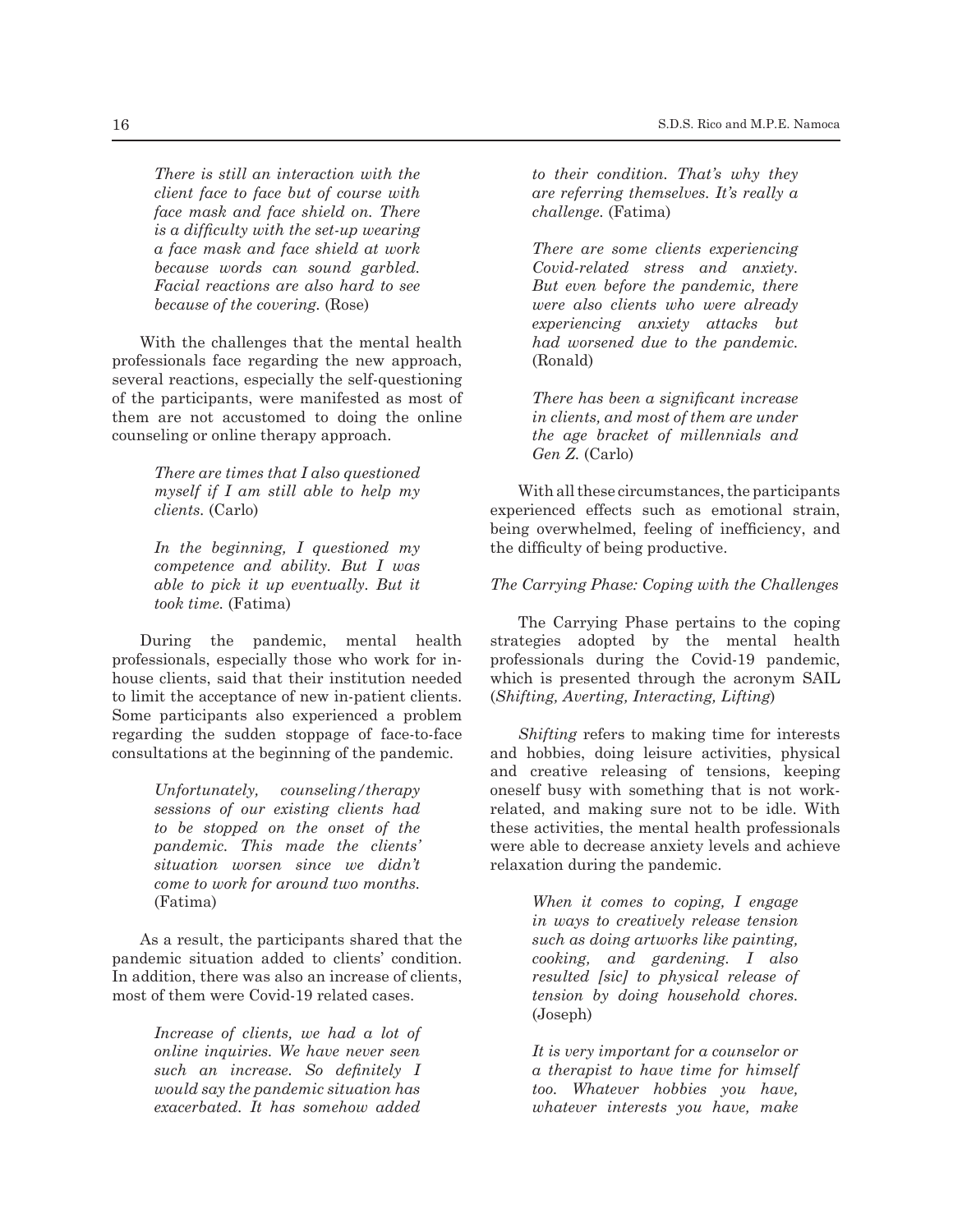*sure you have time for those. Because it is one way of releasing tensions too.* (Ronald)

Most of the participants engaged in leisure activities in order for them to divert their attention when stress comes their way.

*Averting* covers actions like staying at home, being careful, taking a bath, and spraying alcohol were the safety measures that the participants engage in. By doing these, the participants were able to reduce the source of stress and had less worries about the pandemic.

> *When you get home, take a bath right away, spray alcohol to prevent contamination. If it is possible to reduce the source of stressors, I do so, that is why I opted to stay at home to reduce the anxiety or tension of contacting the virus.* (Rafael)

Another way by which mental health professionals coped is through *Interacting*. This pertains to the participants' actions to maintain open communication by asking for support, clinicing, ranting and talking with colleagues, sharing experiences, and having time with family and friends/colleagues.

> *Continuous open communication with my colleagues to voice out your feelings and your uncertainties about it.* (Rose)

> *Clinicing serves as your outlet. It's also nice that you have links with other psychologists so that you can share and ask ideas from them.* (Evelyn)

With these, the professionals were able to apply the suggestions and shared strategies of others, enabling them to release the tension and reduce the stress.

Finally, the mental health professionals dealt with the challenges by *Lifting.* This refers to actions that take care of their feelings by regulating and revitalizing their emotions. They did breathing exercises, reflected, took breaks, and went for nature walks.

*I do emotion regulation also. Like for example, if I get frustrated, I need to calm down and do breathing exercises.* (Rafael)

*When I'm really very stressed, I go around in a garden, get my coffee, and go for a walk. Here in the Center, we usually have coffee breaks.* (Fatima)

With these activities, the participants claimed that they were able to be calm and have lower stress and anxiety levels.

# *Comprehending Phase: Caring for the self amidst the pandemic*

The third and last phase is the *Comprehending Phase.* This refers to the mental health professionals' figuring out, realizing, and learning from experiences during the pandemic for a more sustained way of taking care of the self. According to the participants, they rediscovered the need to prioritize self-care. The motivation brought about from this realization led to the emergence of five sub-themes, namely: *Healthy Mind, Healthy Body, Healthy Interaction, Healthy Reward,* and *Healthy Boundaries.* 

*Healthy Mind* refers to the mental health professionals' efforts to nurture their minds through journaling, devotion, meditation, intrinsically rewarding oneself, and traveling. With these practices, the participants claimed that they could reflect and function well mentally.

> *When the pandemic started, I downloaded an application on my phone. I input what is happening to me within the day including my emotions. Consequently, it makes me meditate as well.* (Carlo)

> *Usually, I wake up at 5:00 a.m. to do my meditation and make my gratitude journal. I try to do this every day.* (Anna)

The second self-care theme is *Healthy Body.*  This refers to the mental health professionals' nurturing their physical health or body through maintaining proper hygiene, physical exercising,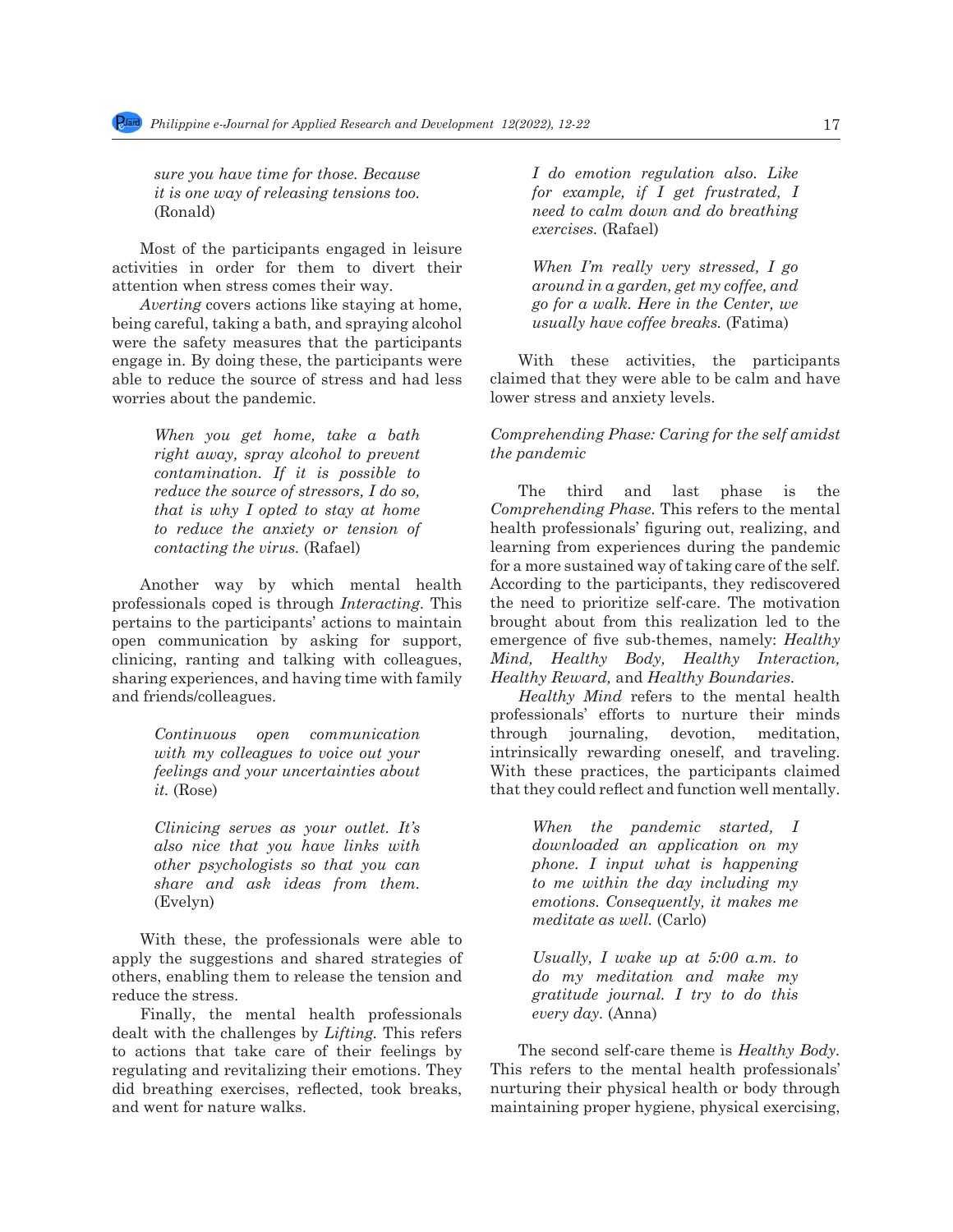and being health conscious. With these practices, the professionals have improved their physical well-being.

> *Proper hygiene is very important and should not be ignored. I also do physical exercises to regulate my sugar level and to have self-care as well.* (Carlo)

> *I usually exercise. Then when the pandemic started, I became conscious of the food that I take because now, I have the time to prepare.* (Anna)

> *The good thing that the pandemic taught me is to prioritize myself, prioritize physical self-care. Because you cannot give what you do not have. That's one thing that made me realize during the pandemic.* (Evelyn)

The next self-care theme is *Healthy Interaction,* which refers to the mental health professionals' initiatives to maintain social connections through nurturing communication and collaboration during the pandemic.

> *To maintain social contact and avoid social withdrawal so you do not get trapped in it.* (Rafael)

> *So more or less my self-care includes being with my family, doing activities such as cooking, baking, and sometimes playing videogames with them. I make sure that I make time for this, it is not something done out of whim, rather it is done regularly.* (Ronald)

The participants sustained social contact and avoided social withdrawal by spending time with family, friends, and colleagues. With this, they were able to feel supported by other people and to have a continuous sense of connection.

The next self-care theme is *Healthy Reward*, which refers to the mental health professionals' nurturing not only of their extrinsic motivation but also gaining intrinsic reward during the pandemic. Extrinsic rewards include having personal time such as watching movies, reading books, eating, trying new things like arts, crafts, and planting, and extrinsically rewarding oneself.

> *Buying something, or by eating something good that you don't normally eat*. (Evelyn)

> *Having my me time like watching the television, eating, etc. I consider that as my self-care.* (Joseph)

With these activities, the professionals felt that one does not only deserve to do those things but it is a need to be able to rest from work. More than the tangible reward obtained by the participants, gaining and embracing the non-tangible rewards such as being able to live life to the fullest allowed the participants to have a sense of fulfillment and gratefulness for the things that mattered the most. Intrinsically, this has channeled a deeper sense of reward for the participants allowing them to gain a sense of purpose.

> *I had a lot of time to organize, not just physical self-care, but I also learned my fullness. I embraced motherhood more and being a wife.* (Anna)

> *This pandemic brought me the realization that self-care includes tapping our inner strengths and discovering that there is this hero within that we really have to recognize. But the moment you get to awaken them, they can really bring out the best in everyone.* (Joseph)

> *Our profession is really a helping profession. Self-care is long term. If you really have the passion, you go beyond the limitations. There is no price to that.* (Ronald)

> *The challenges during this pandemic should not stop you from providing services to your clients. Sometimes the clients need us more because of the situation. This is itself is much more rewarding.* (Fatima)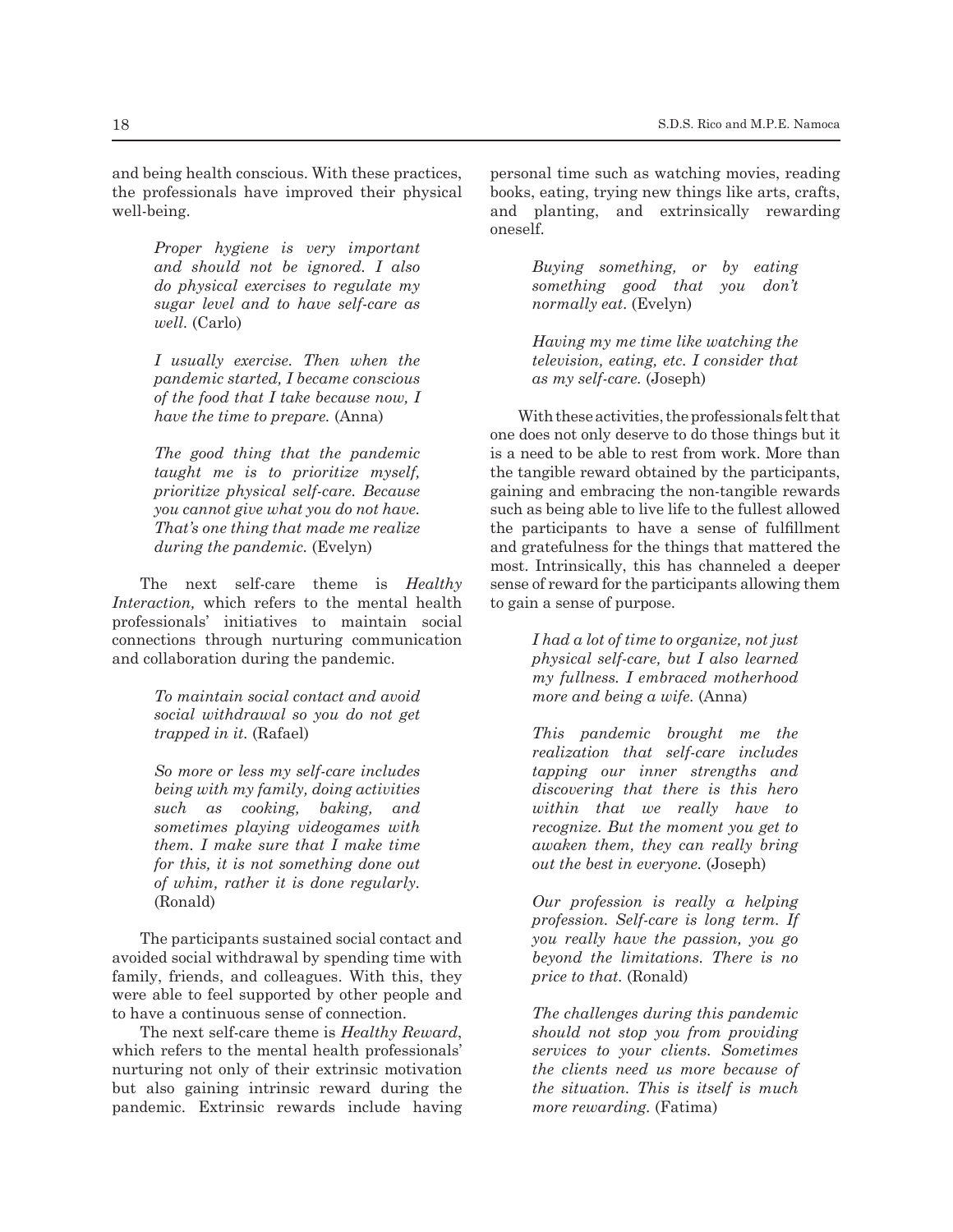As expressed, *Healthy Rewards* allows for a long-term self-care plan for the participants as they are provided with the much-needed push that they need to continue caring for the self.

The fifth and last self-care theme is called *Healthy Boundaries.* This refers to the mental health professionals' nurturing balance and limits through avoiding overwork, balancing one's time between work and activities outside of work, and establishing healthy limitations. With these, the participants were able to feel less overwhelmed at work.

> *It is important that you always know your limits. I usually refer a client whom I know I cannot handle in the first place. And that is one way of not getting stressed out.* (Rafael)

> *I really make sure that I stop working when I go home on weekends, as much as possible I keep it clear. I just want not to think… it's really me time, unless it's very urgent.* (Fatima)

#### **Discussion**

The results of the study provide an understanding of the Filipino mental health professionals' situation and experiences during the pandemic. Overall, the participants' lived experiences can be seen through three phases. The first phase is the *Confronting Phase*, where they had to face certain changes, such as delivering services online, complying with safety protocols, increasing and rescheduling their clients. The mentioned adjustments gave them negative feelings and reactions such as self-questioning, feelings of being overwhelmed and emotionally strained. However, they chose to continue and face the challenges which are explained in the *Carrying Phase.* The coping strategies of the participants were presented and organized through the acronym SAIL, standing for *Shifting, Averting, Interacting,* and *Lifting*. These strategies included engaging in leisure activities, staying at home, maintaining open communication, and reflecting to name a few. Lastly, wisdom gained from the pandemic were expressed by the participants in the *Comprehending Phase* where most of their realization led to the importance of engaging in self-care by having healthy mind, healthy body, healthy interaction, healthy reward, and healthy boundaries.

In the *Confronting Phase*, what dominated the experience was the realization that work before the pandemic was a lot easier, where they were able to interact with their clients without limitations. This echoes findings elsewhere, showing the difficulties brought about by restrictions imposed by the pandemic (McGlinchey et al., 2021).

Moreover, the participants shared the difficulties brought about by lack of preparation and sudden adjustment at work as the pandemic came unexpectedly. This is clearly reflected in the findings of other studies, too. Based on the MacMullin, Jerry, & Cook (2020) study, the shift from face-to-face to online-based counseling and therapy has caused a lot of therapists to feel challenged because of difficulties in establishing rapport, reduced interpersonal and non-verbal cues, feelings of isolation and fatigue, and technical issues on the actual conduct of online sessions. It is also evident that most mental health workers received negative emotional states as seen in the studies of Liberati et al. (2021) and Ashcroft et al. (2021). People from the other countries such as England and Canada likewise experienced isolation, fatigue, burnout, and psychological distress because of the pandemic challenges. Because of the increase in demand for mental health professionals during the pandemic, feelings of being more overwhelmed and feeling of inadequacy was much expressed.

Together with the adjustments made by mental health professionals, the importance of coping amidst the pandemic has re-established the use of both emotion and problem focused coping (Morin, 2020) as presented through the SAIL initials*.* The study's *Averting* and *Interacting* coping fall under the problem-based coping, where one directly resolves an issue, such as eliminating a stressor from one's life. In contrast, emotion-based coping emphasized taking care of an individual's feelings because of the events outside one's control. The *Shifting* and *Lifting* coping fall under Morin's (2020) emotionbased coping.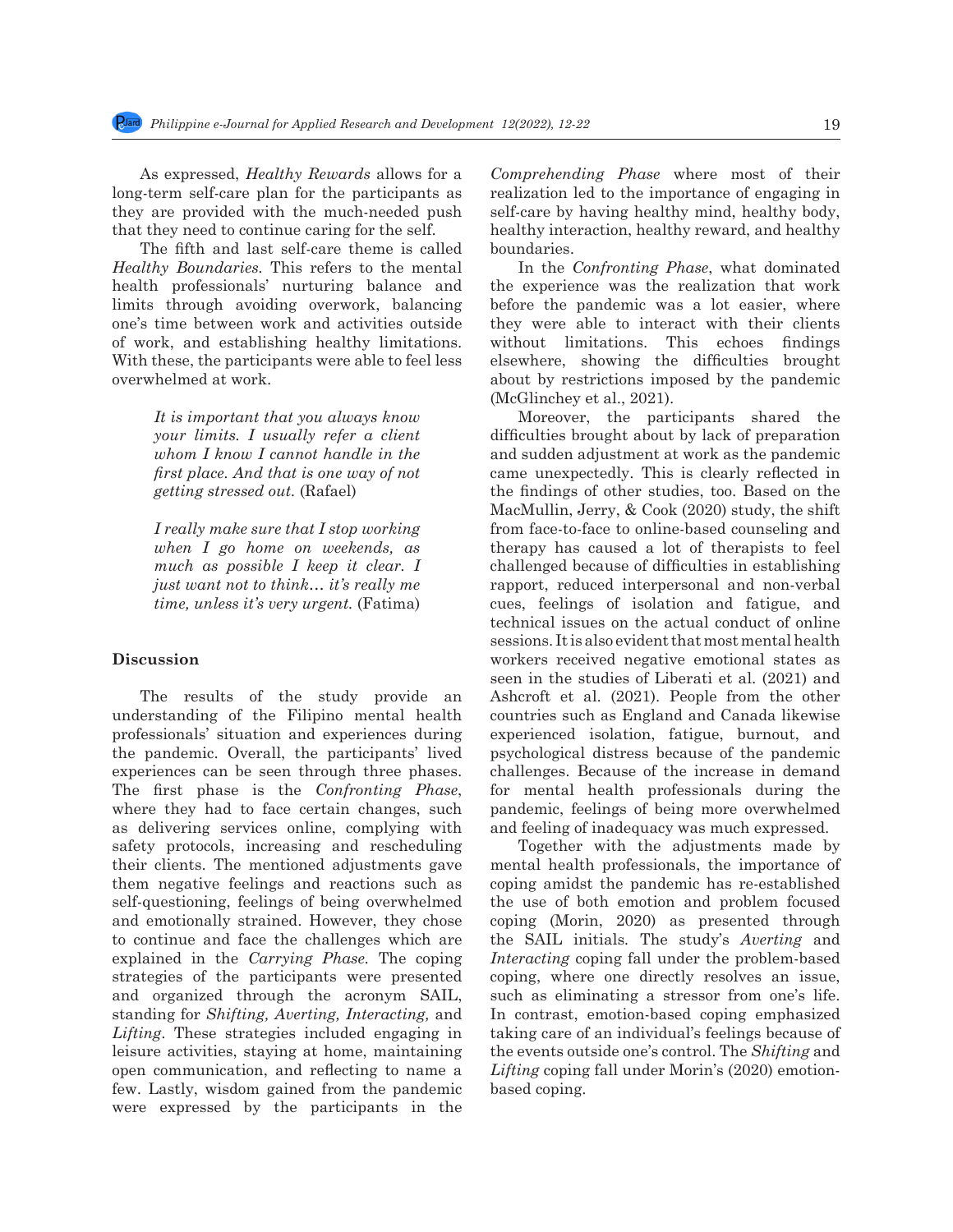Rilveria (2018) and Morin (2020) also iterated that coping skills are very significant since these help individuals tolerate, lessen, and handle challenging life situations. Problembased coping which include maintaining open communication and social support plays a vital role in making an individual feel less isolated and less stressed. According to Smith & Pergola (1991), the essence of having open communication and social support helps a person under stress to handle the challenges effectively. Social support such as listening, giving practical help, or helping to sort out problems has a significant impact on an individual's well-being. It allows a person to release the tension to avoid repressing one's feelings. Seeking for help also allows for opportunity to be heard by others.

Self-care practices play a vital role in maintaining the physical and mental health of the participants expounded in the *Comprehending Phase*. It is important to mention that there is a thin line between coping and self-care practices and this should be explained clearly. Coping is a human behavioral process wherein one deals with internal and external demands because situations are perceived as threats. It is also a cognitive and behavioral effort to handle one's troubled relationship with the environment (Ackerman, 2020). Self-care on the other hand is defined as self-reflection, promoting and maintaining physical, emotional, and mental well-being, reducing the amount of stress and anxiety, and refueling oneself in healthy ways (Posluns & Gall, 2019).

As presented in the results of this study, the *Comprehending Phase* embrace awareness, acceptance, taking breaks, setting professional and personal boundaries while caring for components such as physical, spiritual, and psychological health (Visger, 2016). Tayoto's (2019) study supports the importance of self-care for the participants, where it portrays that strong support systems such as positive relationships with colleagues and family, supervision and consultations facilitate wellness and positive mental health.

When it comes to achieving a healthy mind, most, if not all participants in the study engaged in various meditative techniques. This improves one's focus and attention by calming the mind. Fagan (2021) noted that this kind of practice has neurological effects, encouraging the growth of new brain neurons. With this, it could also treat and prevent anxiety, especially when exposed to a stressful situation.

The participants also shared that when they did a great job, were tired, or felt that they deserved something, they would reward themselves not just to motivate themselves but also to rest from work. Having healthy rewards, after all, have been pointed out as a means to improve productivity as long as the reward is helpful, encouraging, and inspiring (Robbins Research International, Inc., 2021).

Finally, the participants set boundaries and limitations regarding work, which is another form of self-care. According to Martin (2018), setting boundaries and limitations allow individuals to recognize their needs. Having boundaries helps a person manage stress, take care of one's physical well-being, and produce healthy relationships. Thus, the mental health professionals were mindful that self-care is essential and part of their responsibility, as they could not provide psychological services if they are not themselves physically, mentally, and emotionally healthy.

#### **Conclusion**

The simulacrum below illustrates the themes and sub-themes pertaining to the lived experiences of Filipino mental health professionals during the pandemic.

The Filipino mental health professionals have gone through three phases – *Confronting, Carrying, and Comprehending* – that represent their encounters and progress during the pandemic. The various phases imply that even those who provide psychological care to other people also struggled to maintain a healthy psychological equilibrium. Faced with various difficulties like their counterparts in other parts of the world, they incorporated healthy coping strategies (*Shifting, Averting, Interacting,* and *Lifting*), which is an application of their knowledge and skill on how to cope. These strategies allowed them to be more productive and adapt to the sudden change of circumstances. Overall, they coped up with the challenges healthily and, in doing so, learned to improve the practice of their profession and their life in general.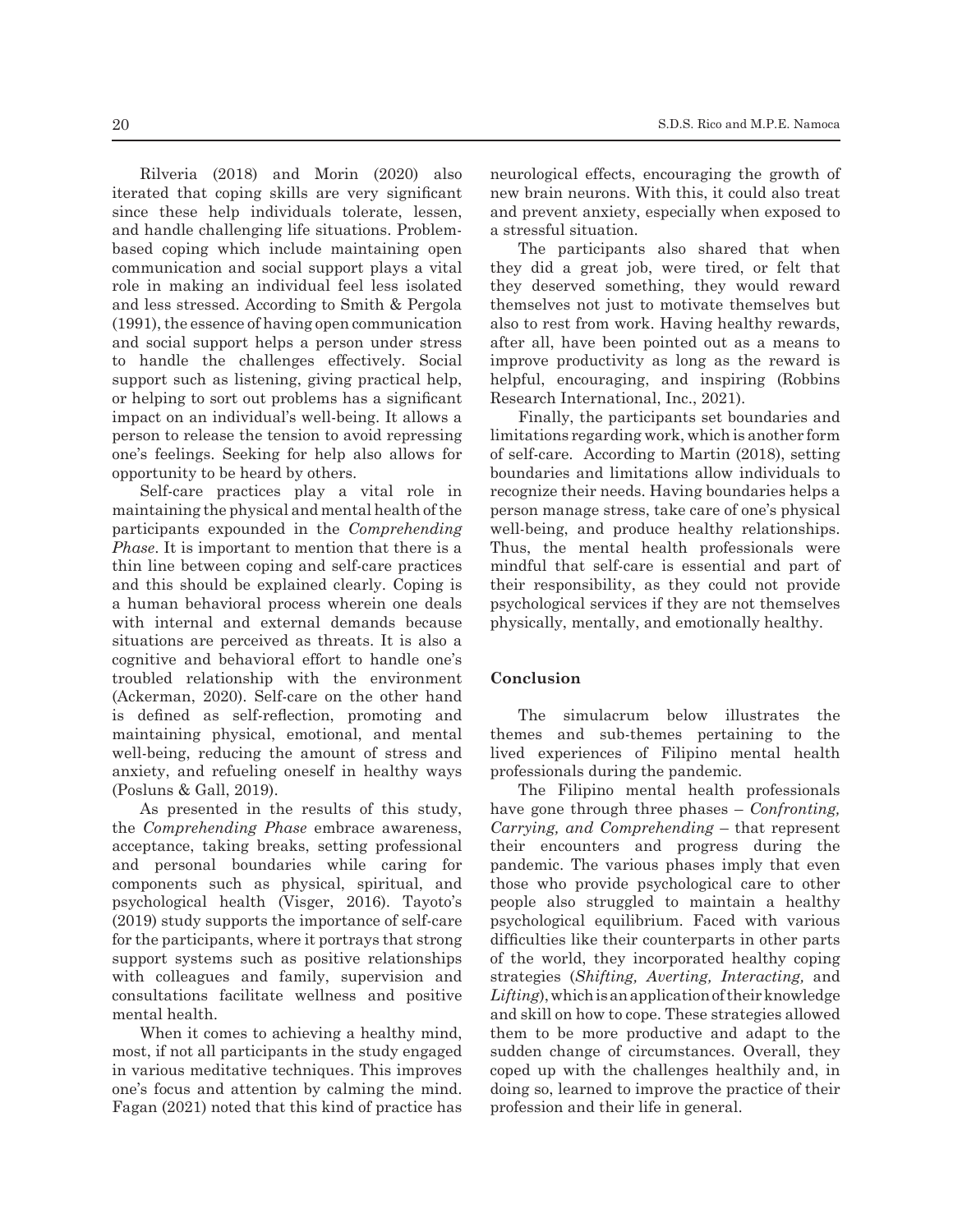# **Diagram 1** 467 Diagram 1:

*Phases of lived experiences, and coping and self-care practices* 468 *Phases of lived experiences, and coping and self-care practices*



#### **References**

- Dealing with life's disappointments in a health services in the Philippines. *BjPsych* Dealing with life's disappointments in a health services in the Philippines. *BjPsych*
- American Psychological Association. (2017). *Ethical principles of psychologists and code of conduct*. https://www.apa.org/ American Psychological Association. org/10.1192/bji.2018.34<br>
(2015), United and *Lifting* of the Life and Skill on Hermitian of the top of the skill of the top of the skill on the skill on the skill on the skill on the ski
	- Lam, S., Kourgiantakis, T., Adamson, K., Verrilli, D., Dolovich, L., Kirvan, A., Mehta, K., Sur, D., & Brown, J. (2021). Primary care teams' experiences of delivering mental health care during the COVID-19 pandemic: a qualitative study. *BMC Family Practice*, 22(143). https://doi.org/10.1186/ s12875-021-01496-8
	- Colaizzi, P. (1978). Psychological research as a phenomenologist views it. In: Valle, R. S. & King, M. Existential Phenomenological Alternatives for Psychology. Open University Press: New York.
	- De Guzman, A.B. (2017). Qualitative designs and processes. University of Santo Tomas. 26.
	- Fagan, C. (2021, May 7). Meditation overview 10 minutes a day that can change your life. Retrieved September 3, 2021, from https://

References www.psycom.net/10-minutes-that-canchange-your-life

- change-your-ine<br>Ackerman, C. (2020). Coping mechanisms: Lally, J., Tully, J., & Samaniego, R. (2019). Mental healthy way. https://positivepsychology.com/ *International*, 16(3), 62-64. https://doi. Lally, J., Tully, J., & Samaniego, R. (2019). Mental *International*, 16(3), 62-64. https://doi.
- Ashcroft, R., Donnelly, C., Dancey, M., Gill, S., COVID-19-designated hospital: growth after Lee, N., & Lee, H. J. (2020). South Korean (2017). *Ethical principles of psychologists* Lee, N.,  $\alpha$  Lee, II. J. (2020). South Korean and code of conduct. https://www.apa.org/ COVID-19-designated hospital: growth after the frontline battle against an infectious disease pandemic. *International Journal of Environmental Research and Public Health*, *17*(23). https://doi.org/10.3390/ ijerph17239015
	- Liberati, E., Richards, N., Willars, J., Scott, D., Boydell, N., Parker, J., Pinfold, V., Martin, G., Dixon-Woods, M., & Jones, P. B. (2021). A qualitative study of experiences of NHS mental healthcare workers during the Covid-19 pandemic. *BMC Psychiatry*, 21(250), 1-12. https://doi.org/10.1186/s12888-021- 03261-8
	- MacMullin, K., Jerry, P., & Cook, Karen (2020). Psychotherapist experiences with telepsychotherapy: Pre COVID-19 lessons for a post COVID-19 world. *Journal of Psychotherapy Integration*. 30(2), 248–264.